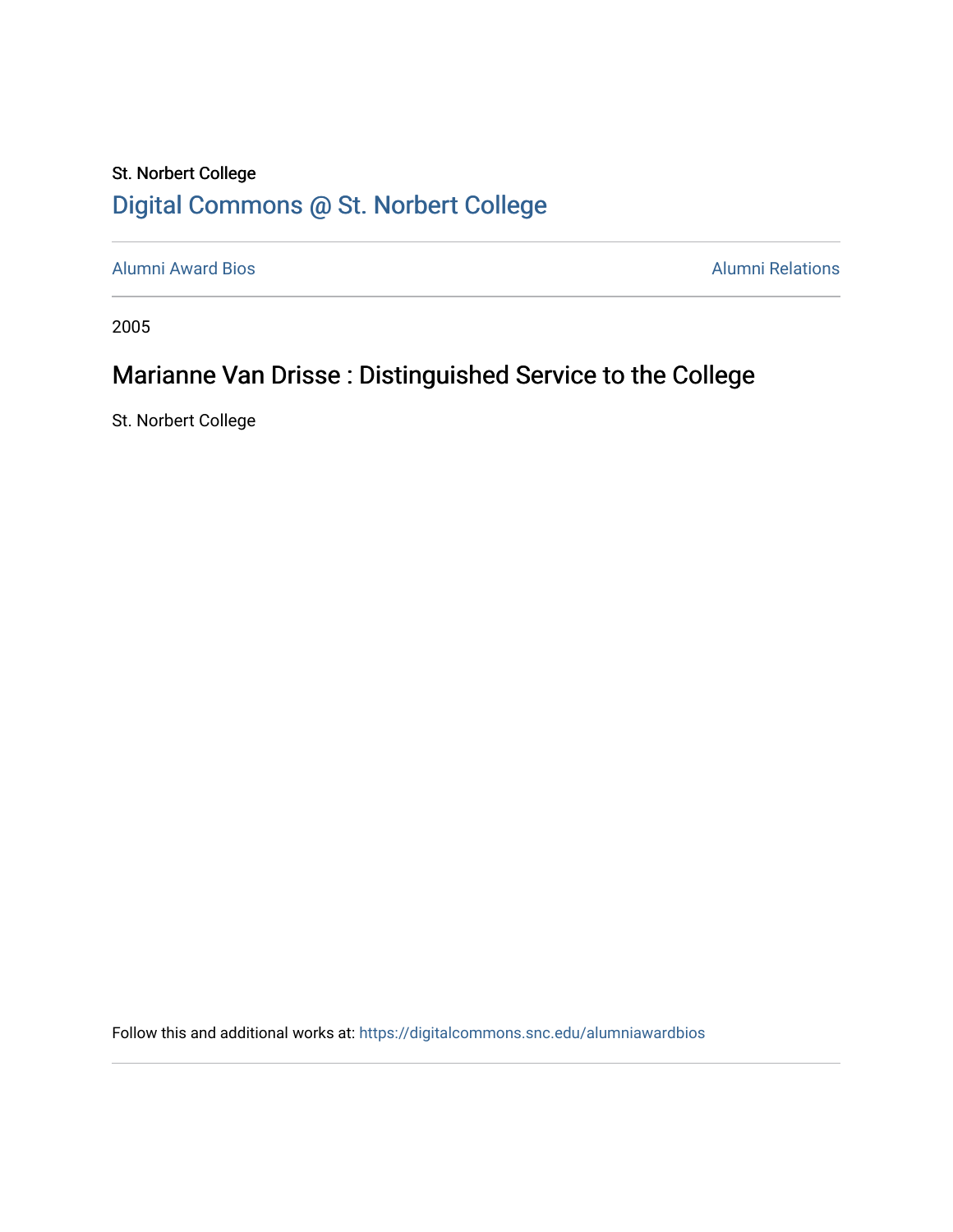

Q

[Academics](https://www.snc.edu/academics) [Admission](https://www.snc.edu/admission) [Campus Life](https://www.snc.edu/campuslife) [Living Norbertine](https://www.snc.edu/livingnorbertine) [Athletics](https://www.snc.edu/athletics) [About](https://www.snc.edu/about)

[Alumni](https://www.snc.edu/alumni/) [Alumni Awards](https://www.snc.edu/alumni/awards/) 2005 Distinguished Service to the College A

## [Alumni](https://www.snc.edu/alumni/index.html)

[Events & Reunions](https://www.snc.edu/alumni/event/index.html) [Behind the Arch](https://www.snc.edu/alumni/event/behindthearch/) [Benefits and Services](https://www.snc.edu/alumni/benefits.html) [Get Involved](https://www.snc.edu/alumni/getinvolved.html) [Give to SNC](http://giving.snc.edu/) [Alumni Awards](https://www.snc.edu/alumni/awards/index.html) [Past Recipients](https://www.snc.edu/alumni/awards/recipients.html) [Knight Lights](https://www.snc.edu/alumni/knightlights/index.html) [Alumni-Owned](https://www.snc.edu/alumni/directory/index.html) [Businesses Network](https://www.snc.edu/alumni/directory/index.html) [Alumni Board](https://www.snc.edu/alumni/alumniboard.html) [Student Alumni](https://www.snc.edu/alumni/saa.html) [Ambassadors](https://www.snc.edu/alumni/saa.html) [Staff](https://www.snc.edu/alumni/contactus.html)

## 2005 Distinguished Service to the College Marianne Van Drisse

Service to education, to her church and to her community have been at the very center of Marianne Van Drisse's life ever since she graduated with a B.A. in English from St. Louis's Fontbonne College in 1951. Even a cursory look at her activities and accomplishments shows how richly she deserves St. Norbert College's Distinguished Service Award.

Following graduation, Marianne taught English, journalism and religion in Kansas City, St. Louis and Indianapolis before returning to the Green Bay area where she taught at St. Joseph Academy. Along the way, she earned an M.A. in 1958 from Notre Dame University. From 1983-98, Marianne devoted her energy, expertise and enthusiasm for learning as a member of St. Norbert College's Board of Trustees, and was a member of the Executive Committee, the Major Gifts Committee and the Chair of the Committee on Trustees. Additional service to education included being a member of the Board of Trustees of Milwaukee's Sacred Heart Seminary, and the American Foundation of Counseling (Green Bay Division).

Service to her church includes being a past-president of the Catholic Women's Club, a Board of Trustee member for Green Bay's Our Lady of Charity center, past-president of the Green Bay Diocese Religion Teachers Association, and a Catholic Foundation Board member.

The greater community in which she lives has and continues to benefit from Marianne's time, talent and treasure. Besides being a founding member of the Greater Green Bay Community Foundation, she has been a member of the Heritage Hill Foundation, the Green Bay Symphony Board, the Green Bay Symphony Guild, the Lac Baie Girl Scout Council, the Humanitarian Committee of the Fort Howard Paper Company Foundation and the Scholarships Incorporated Evaluation Committee. One of her greatest joys was working at Paul's Pantry. Currently, she serves on St. Vincent Hospital's donor relations committee, and as a member of the Green Bay Symphony Guild. Marianne's many efforts on behalf of others were recognized by St. Norbert College's awarding her the President's Medal in 1998, and conferring an honorary degree in 2001.

With all this activity, Marianne still finds time to enjoy reading, gardening and traveling. A highlight of her travels occurred when she participated in an archeological dig in Jerusalem during the summer of 1968 – only one year after the end of the Six Days War. Here she was significantly impressed with the resiliency of the Israeli people and of the Arabs who worked